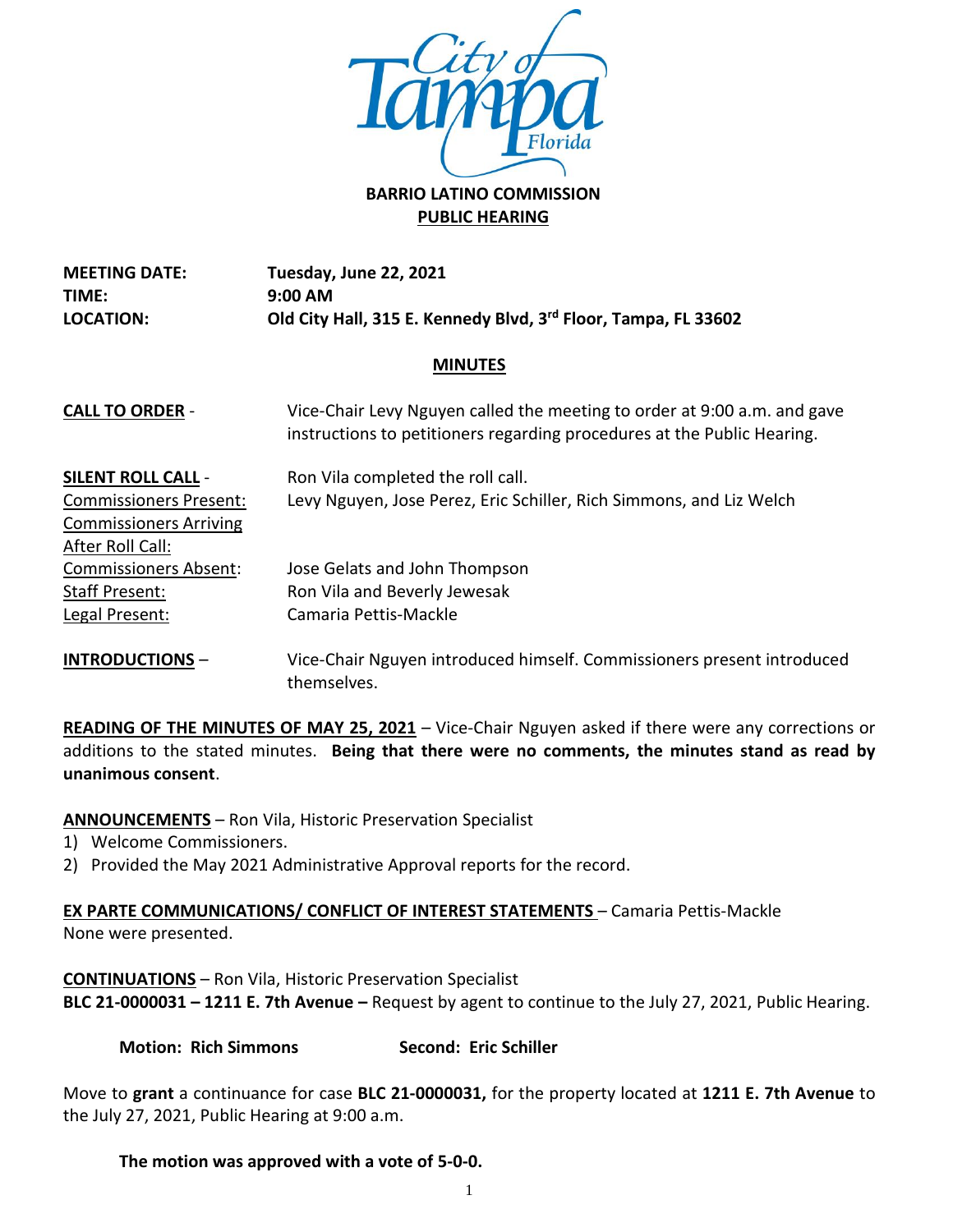**SWEAR-IN** – Beverly Jewesak swore in all owners, applicants, staff, interested parties, and witnesses in chambers at 315 E. Kennedy Blvd., Tampa, FL 33602.

#### **ITEMS TO BE REVIEWED:**

| <b>BLC 21-31</b>  | <b>OWNER:</b>                                              | City of Tampa                                                             |  |
|-------------------|------------------------------------------------------------|---------------------------------------------------------------------------|--|
|                   | AGENT:                                                     | Courtney Orr                                                              |  |
|                   | DISTRICT:                                                  | Ybor City                                                                 |  |
|                   | LOCATION:                                                  | 1211 E. 7th Avenue                                                        |  |
|                   | REQUEST:                                                   | <b>Certificate of Appropriateness - Gateway Arch Lighting Replacement</b> |  |
|                   |                                                            | (on 7th Avenue from Nuccio Parkway to 26th Street)                        |  |
|                   | <b>PURPOSE:</b>                                            | Commercial                                                                |  |
|                   | Request by agent to continue to July 27, 2021 at 9:00 a.m. |                                                                           |  |
| <b>BLC 21-34</b>  | <b>OWNER:</b>                                              | Veronica Lorenzo, Michael Jeske, and Christopher Jeske                    |  |
|                   | AGENT:                                                     | Kim Headland                                                              |  |
|                   | DISTRICT:                                                  | <b>Ybor City</b>                                                          |  |
|                   | LOCATION:                                                  | 2910 N. 10th Street                                                       |  |
|                   | REQUEST:                                                   | Certificate of Appropriateness - Demolition of a Contributing Structure   |  |
|                   | <b>PURPOSE:</b>                                            | Residential                                                               |  |
|                   | <b>Request to withdraw.</b>                                |                                                                           |  |
| <b>BLC 21-123</b> | <b>OWNER:</b>                                              | <b>Toriano Boynton</b>                                                    |  |
|                   | AGENT:                                                     | <b>Toriano Boynton</b>                                                    |  |
|                   | DISTRICT:                                                  | <b>Ybor City</b>                                                          |  |
|                   |                                                            |                                                                           |  |

LOCATION: 2616 E. 10th Avenue REQUEST: **Certificate of Appropriateness -** Site Improvements: Vinyl Fence, Paver Driveway

Public Comment: No one came forward.

**Motion: Rich Simmons Second: Eric Schiller**

Move to grant a Certificate of Appropriateness for the drawings and documents presented at this Public Hearing in **BLC 21-123** for the property located at **2616 E. 10th Avenue**, with the following conditions to be approved by staff:

• material of apron to be scored concrete;

PURPOSE: Residential

• obtain City of Tampa right of way permit approval for apron.

because, based upon the finding of fact, the proposed project is consistent with the "Ybor City Design Guidelines" of the City of Tampa, for the following reasons: the Ybor City guidelines recommended fencing materials would present an undo hardship on the applicant to redo the fence.

#### **The motion was approved with a vote of 5-0-0.**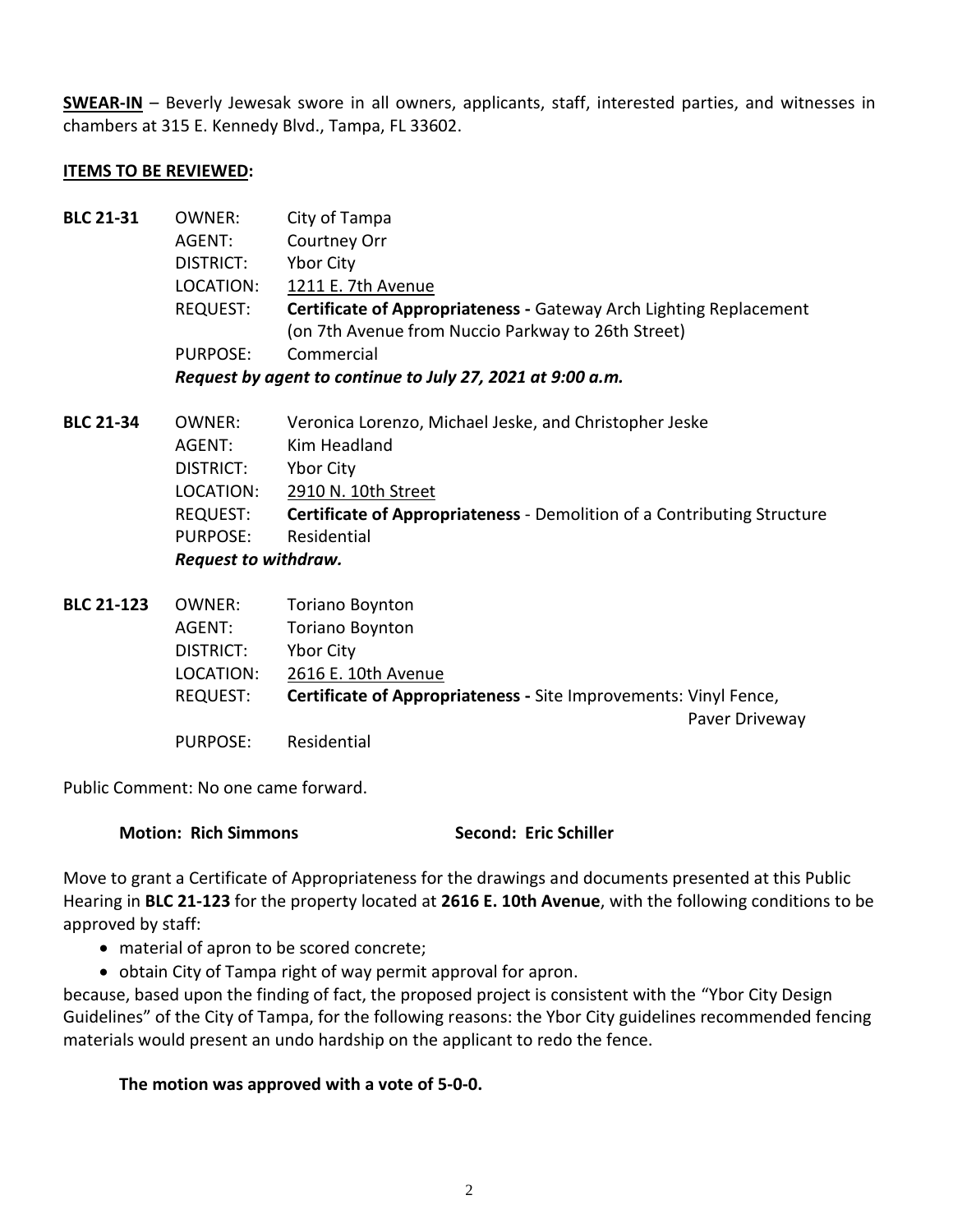| <b>BLC 21-125</b>          | OWNER:<br>AGENT:<br><b>DISTRICT:</b> | Andrew A And Mary Yerrakadu<br><b>Ed Ruland MOBIUS Architecture</b><br><b>Ybor City</b> |
|----------------------------|--------------------------------------|-----------------------------------------------------------------------------------------|
|                            | LOCATION:                            | 917 E. 11th Avenue                                                                      |
|                            | <b>REQUEST:</b>                      | Certificate of Appropriateness - New Constructin: New Front Porch,                      |
|                            |                                      | Rear Deck                                                                               |
|                            |                                      | Rehabilitation, Site Improvements                                                       |
|                            | PURPOSE:                             | Residential                                                                             |
|                            |                                      | Mis-Noticed – Re-noticing is required per Chapter 27-Section 27-149(c)(2)               |
| <b>BLC 21-146/</b>         | OWNER:                               | Ybor Land LLC                                                                           |
| <b>TA/CPA 21-05 AGENT:</b> |                                      | Tyler J Hudson & Gardner Brewer Martin-Monfont, P.A.                                    |
|                            | DISTRICT:                            | <b>Ybor City</b>                                                                        |
|                            | LOCATION:                            | 1402 N. 15 <sup>th</sup> Street                                                         |
|                            | <b>REQUEST:</b>                      | Recommendation - Comprehensive Plan Amendment - LI to CMU-35                            |
|                            | PURPOSE:                             | Commercial                                                                              |

Public Comment: No one came forward.

#### **Motion: Rich Simmons Second: Liz Welch**

Move to recommend City Council approve **BLC 21-146/TA/CPA 21-05** for the property located at 1402 N. 15th Street for the proposed rezoning:

- For the property located at 1402 N. 15th Street from LI to CMU-35;
- For the adjacent southern parcel (between 2<sup>nd</sup> Ave and 3<sup>rd</sup> Ave, west of N. 15<sup>th</sup> St) from LI to CMU-35;
- For the next adjacent southern parcel (between 2<sup>nd</sup> Ave and Adamo Drive, west of N. 15<sup>th</sup>) from LI to RMU-100;
- For the fourth parcel (along Adamo and the Selmon Expressway) from HI to RMU-100.

For the reasons that it is consistent with Chapter 27 of the City of Tampa Zoning Code and that it is consistent with the Comp Plan future land use for the area.

#### **The motion was approved with a vote of 4-1-0, with Commissioner Schiller voting against.**

#### **Election of Officers**

You have the option to retain those currently serving if they agree to serve for another year or nominate a new individual who would take over those duties. I will accept nominations for Chair and then Vice-Chair, affirm that the individual agrees to serve, and the individual who gets the most votes will serve in that position for the next year.

The floor was opened to nominations for Chair. Commissioner Nguyen nominated Commissioner Rich Simmons for Chair. Commissioner Simmons accepted the nomination. No other nominations were provided. The Commission voted Commissioner Simmons to the position of Chair by a vote of 4-0-1, with Commissioner Simmons abstaining.

The floor was opened to nominations for Vice-Chair. Commissioner Welch nominated Commissioner Nguyen for Vice-Chair. Commissioner Nguyen accepted the nomination. No other nominations were